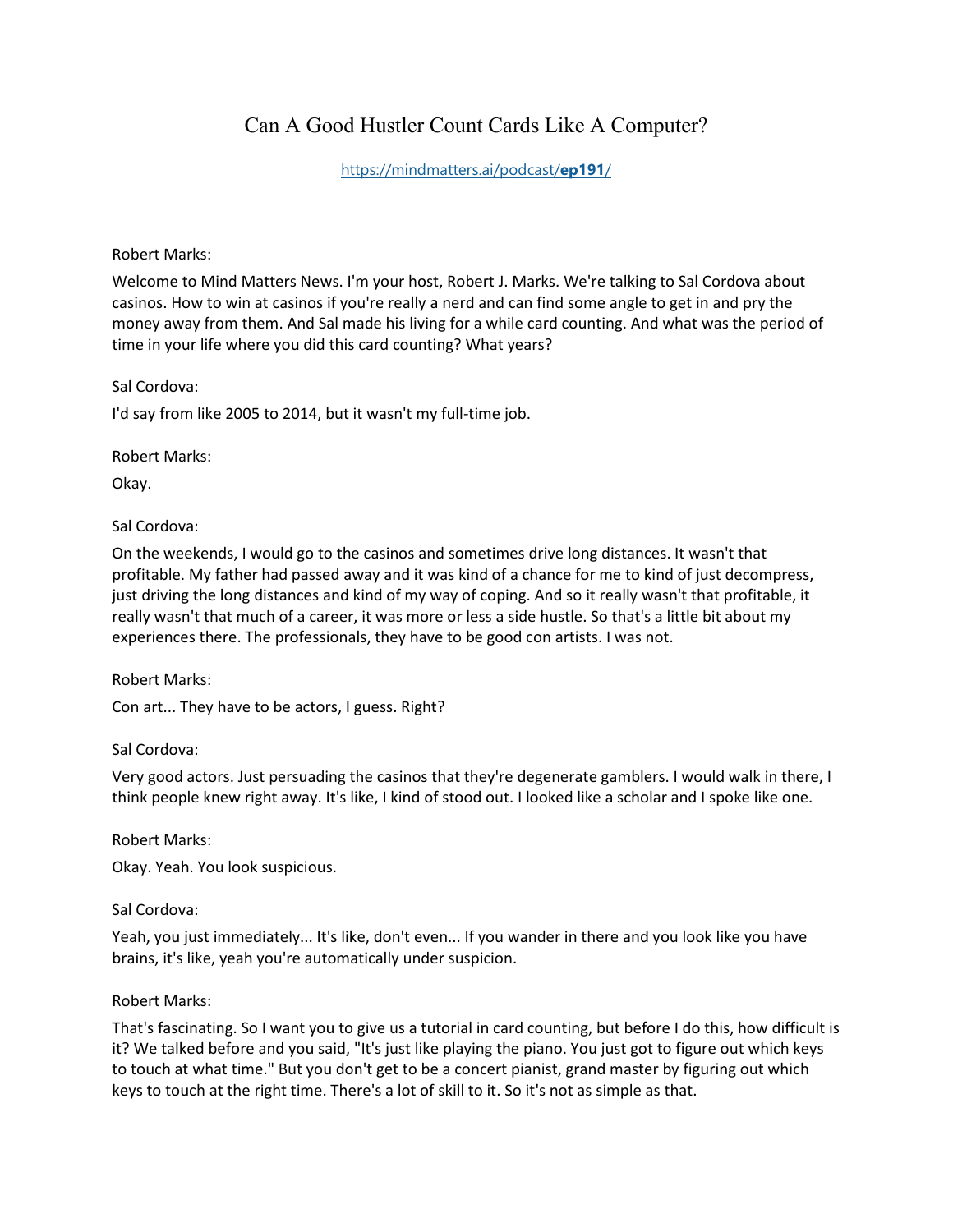That's correct. The concept is not hard. It's just like saying, "Playing tennis is just returning the ball that's hit to you." I mean, I'm exaggerating obviously, but I'd say if one wanted to card count, there are computer simulations out there that will teach you, that will examine your ability and grade you. So there are a number of counting systems and they were generated by computers to give you heuristic. So this is where the computer...

## Robert Marks:

So they used computers to generate card counting... I thought Thorpe did it in 1961 just by looking at the math of it.

## Sal Cordova:

Correct. And that counting system was brutally difficult. You had to maintain... So the let's just contrast the actual in practice methods toward the ideal one, the ideal one would be that you knew exactly... You could recapitulate all the cards that you've observed. And then you could calculate the odds in real time for all the cards that you've observed. That's extremely difficult to do. Now with the computer, the role of the computers in this was... One of the major roles was to find an estimation system. An estimation system that a human could actually execute.

## Robert Marks:

You have to have a good short term and maybe even long term memory in order to do this. Is that right?

Sal Cordova:

Relative, a good short term memory.

Robert Marks:

You got to...

Sal Cordova:

Actually have to be reasonable at arithmetic. So I'm going to give you the counting system that I used.

Robert Marks:

Okay. Let's hear it.

Sal Cordova:

But this was developed by the computer. So the computers will give you... It'll estimate the optimality of your heuristic. So this is a heuristic... Maybe since you're a computer guy, you could probably explain what heuristics are.

Robert Marks:

It's just an intuitive algorithm. It's one you make up by the seat of your pants and your experience, your life experience.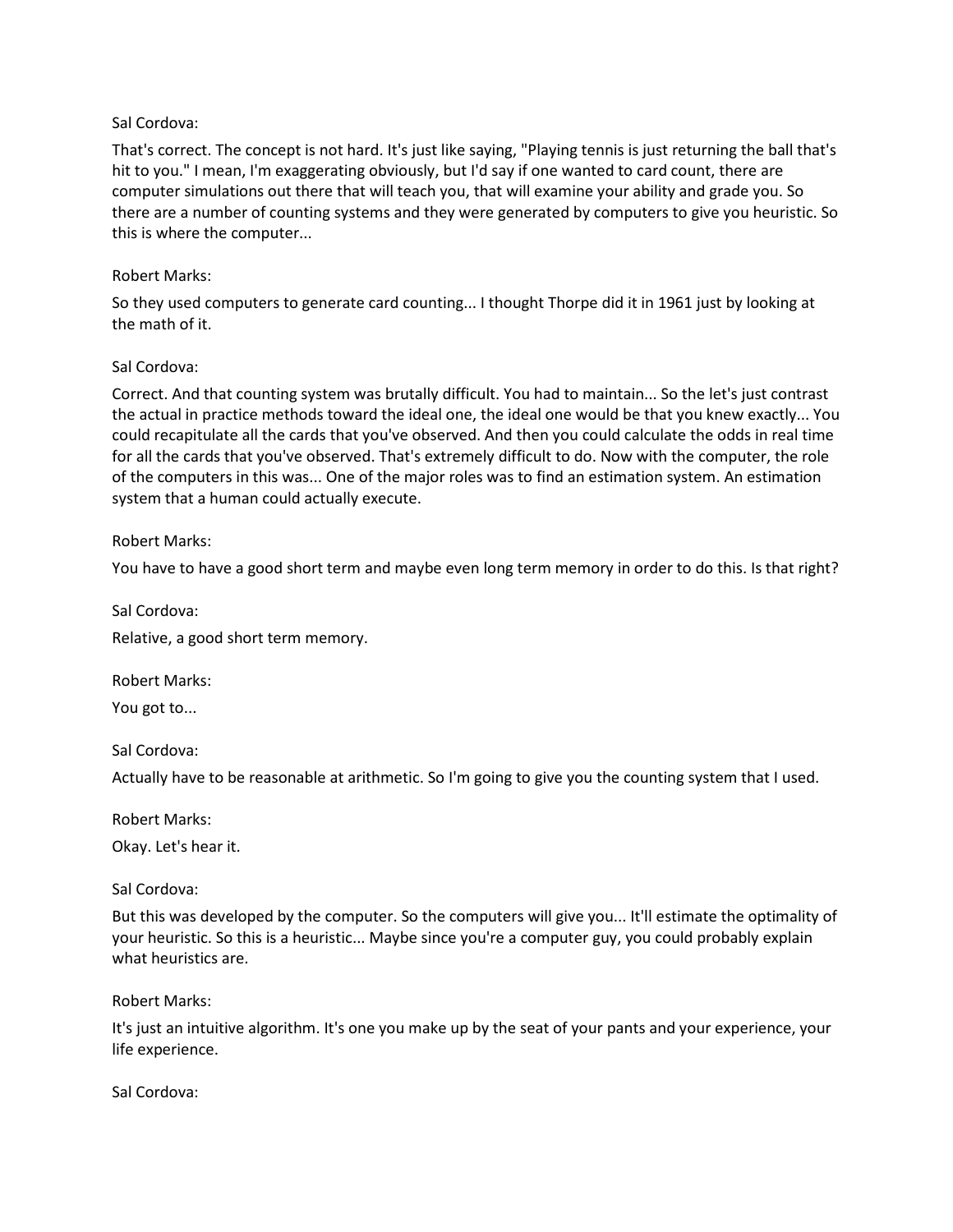Right. So this was just kind of an estimation system. It turned out that in terms of the bets what would be the optimal bet to put forward, it's 99% accurate. In terms of the optimal play of your hands, it's 75%. And it was good enough. So that would mean that...

Robert Marks: Okay, pass that by me again. 99% was what?

Sal Cordova: Betting. Meaning it would tell you whether you're supposed to put out \$1000 versus say \$5.

Robert Marks: Okay. This was the optimal algorithm?

Sal Cordova:

Versus the optimal algorithm, the one that you have as a human, that the computers figured out is 99%. Good enough.

Robert Marks:

Oh wow. Okay.

# Sal Cordova:

But as far as playing strategy, it was only 75%. So what would this mean? If your advantage... Again, with the law of large numbers and expectation value, if the theoretical advantage were, say 2%, you could get 1.5% percent, which is enough to put the casinos on their knees if they let you play long enough.

Robert Marks:

I see.

Sal Cordova:

Because what ends up happening is, as you keep winning money, you have an exponential growth law.

Robert Marks:

Yes.

Sal Cordova:

And so that's why they want to nip it in the bud, because you could start out with \$10,000 in what they call your bankroll. And I mean, if you think about it, if you have a 1% advantage, wouldn't it be nice to just kind of exercise 1% advantage, like say in your bank account over a certain cycle.

Robert Marks:

Yeah.

# Sal Cordova:

So if you're growing your bankroll by 10% every week, you're just going to kill the casino at some point.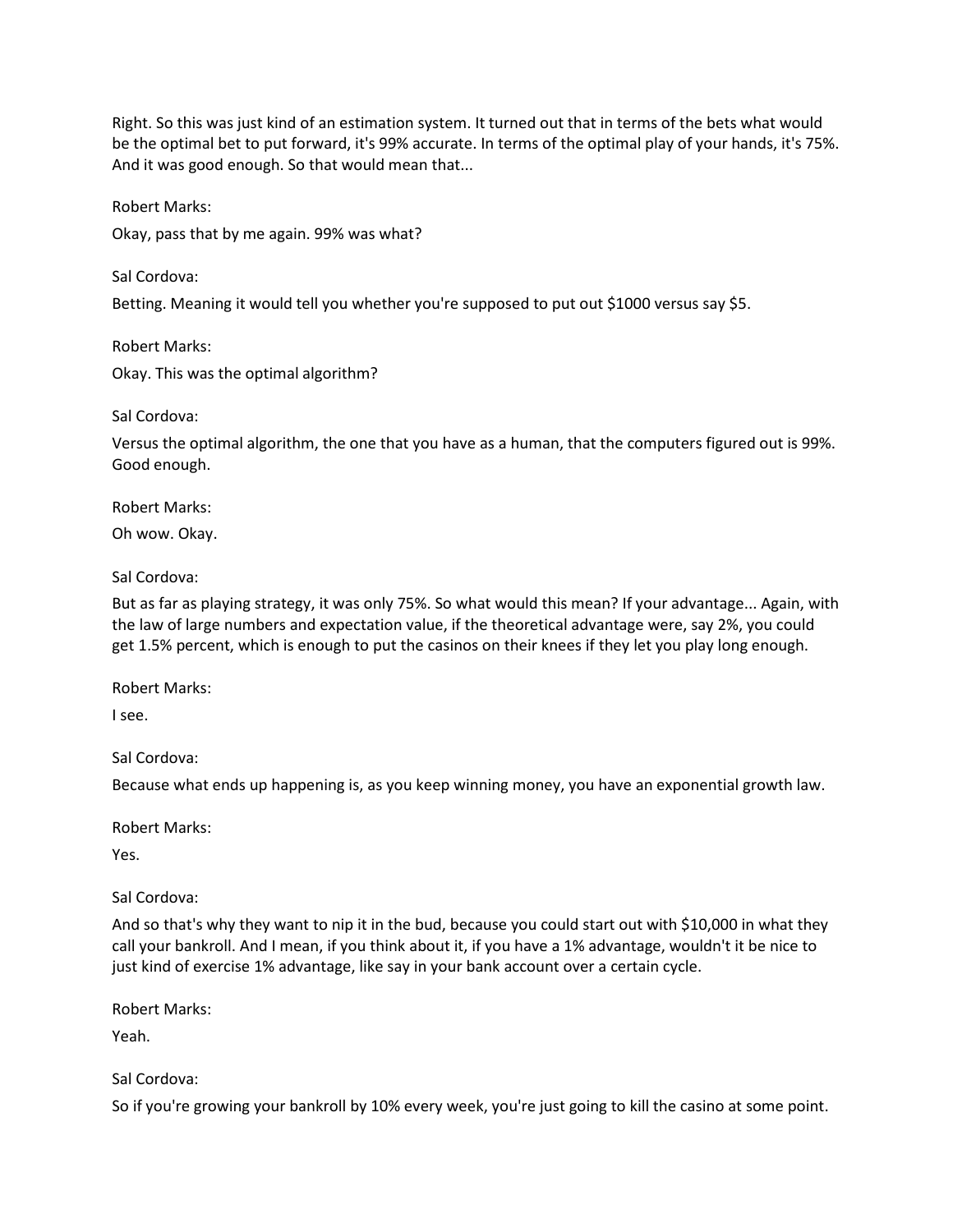Robert Marks:

You are. Yes.

Sal Cordova:

And that's why they want to get... They're not worried if you're still at the small scale, but some of these guys will grow their bankrolls from like \$10,000 to millions. And then they start to become a real threat to the casinos.

## Robert Marks:

One of the challenges is if you have a bankroll, you have to be very careful in the way that you bet it. For example, you don't want to put your entire bankroll down on one bet. And I learned this... I was in a business called Financial Neural networks, and there's this risk, security trade off. You have a balance between the risk that you take and the amount of money you make. And the risk was a big choppy curve. It went up, but it shot up, it shot down, it shot up, it shot down and you made lots of money with lots of risk. But that curve went up and down and up and down and up and down. Whereas if you erred on the side of security, it went up very gradually, but not as much.

Sal Cordova:

Right.

## Robert Marks:

And one of the things I found out, which is obvious once you know it, that if you're jumping up and down and you jump up and down, and that curve hits zero, you're done.

Sal Cordova: Right. That's called Gambler's ruin

Robert Marks:

The Gambler's ruin. Okay. So if you bet too much and your bankroll gets...

Sal Cordova:

Wiped out.

Robert Marks:

Totally done, and you can do that when you're playing with probabilities. Right?

Sal Cordova:

Right. And actually this was an important theoretical result by John Kelly who also worked with Bell Labs, an MIT guy, so there must have been some connection in that era between Bell Labs and MIT. This was an achievement. And it's actually very simple. If your advantage is like, say 1%, approximately the most you should bet on any one, given bet is 1%. Beyond that you start to lose efficiency. And if you double it, you'll go to ruin. So we call it not over betting. And preferably, if you wanted to limit that variability, you would only do fractions of what they call the Kelly. So when they say full Kelly, you're at your maximum amount of growth, but you're going to have too much variance. So you want to be...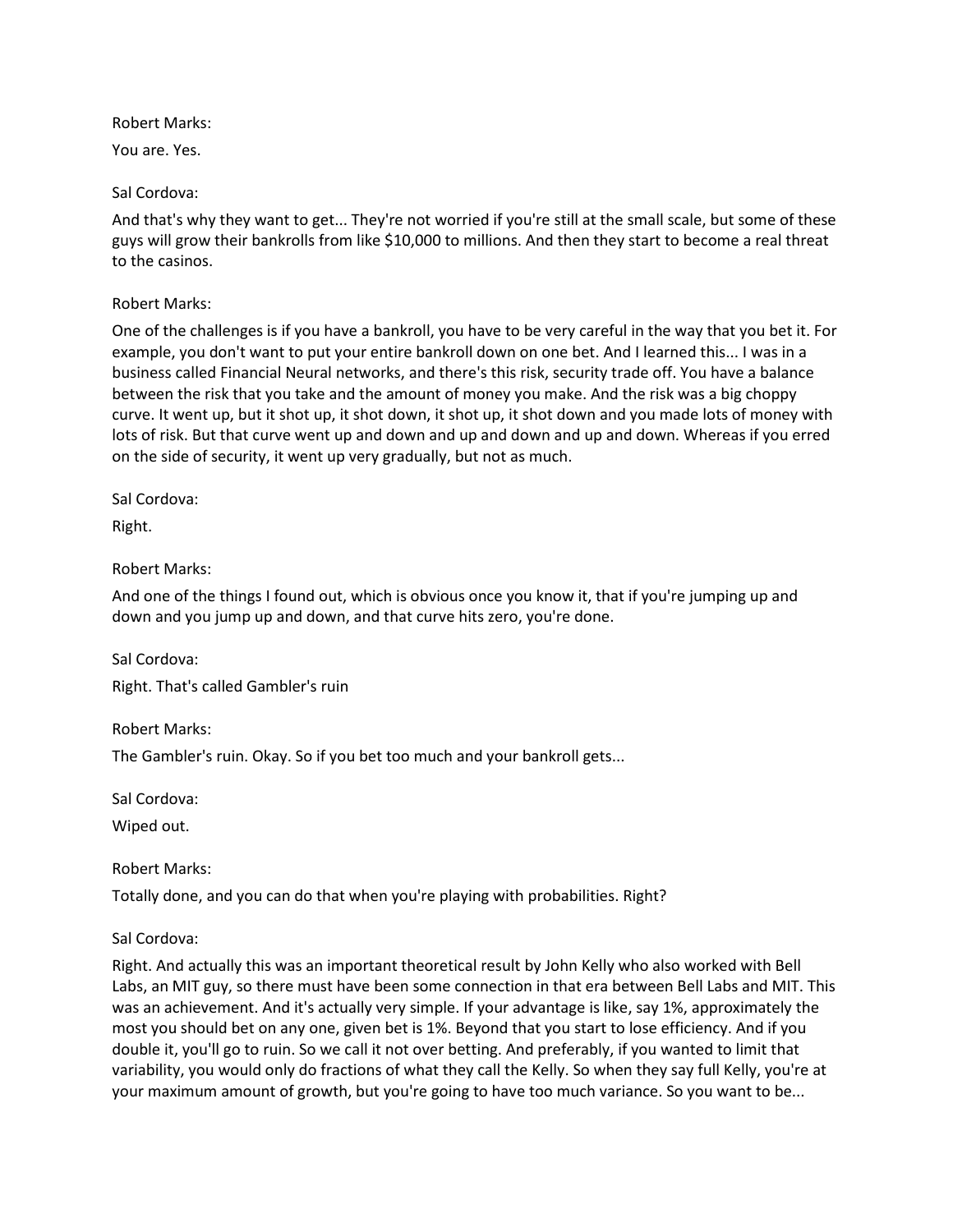#### Robert Marks:

It's that jumping up and down, that's the variance. That's where you go... It goes straight up, but man, it just bounces up and down as you go up.

## Sal Cordova:

So the professionals will often operate at quarter Kelly or one eighth Kelly, and then the hedge fund managers realized they could actually import those ideas into management of their hedge funds.

Robert Marks:

Ah, okay.

## Sal Cordova:

And so this is why it's really nice to see the casino math play out like that. And so... There's some stuff where you can actually start to put in a little bit more to refine the Kelly betting. I simplified it, but it's there. The listeners can look it up. And so that's very interesting. And so just Google "Kelly criterion". The Kelly criterion. And another way of framing it, in terms of just raw metrics, is the expected value versus the variance. So they call that the sharp ratio, you divide the expected value by the variance or vice versa.

Robert Marks:

You know, in engineering, we call that the signal to noise ratio.

Sal Cordova:

Yes. Yeah.

Robert Marks: It's exactly the same.

Sal Cordova:

I didn't...

Robert Marks:

Yeah.

Sal Cordova:

I'm embarrassed because I'm an electrical engineer. I should know that.

Robert Marks:

Yeah. Yeah. Well the expected value is what you get and that's the signal because you want to maximize that. But the variance on the bottom is the amount of wiggle or uncertainty that you have. So that's the noise.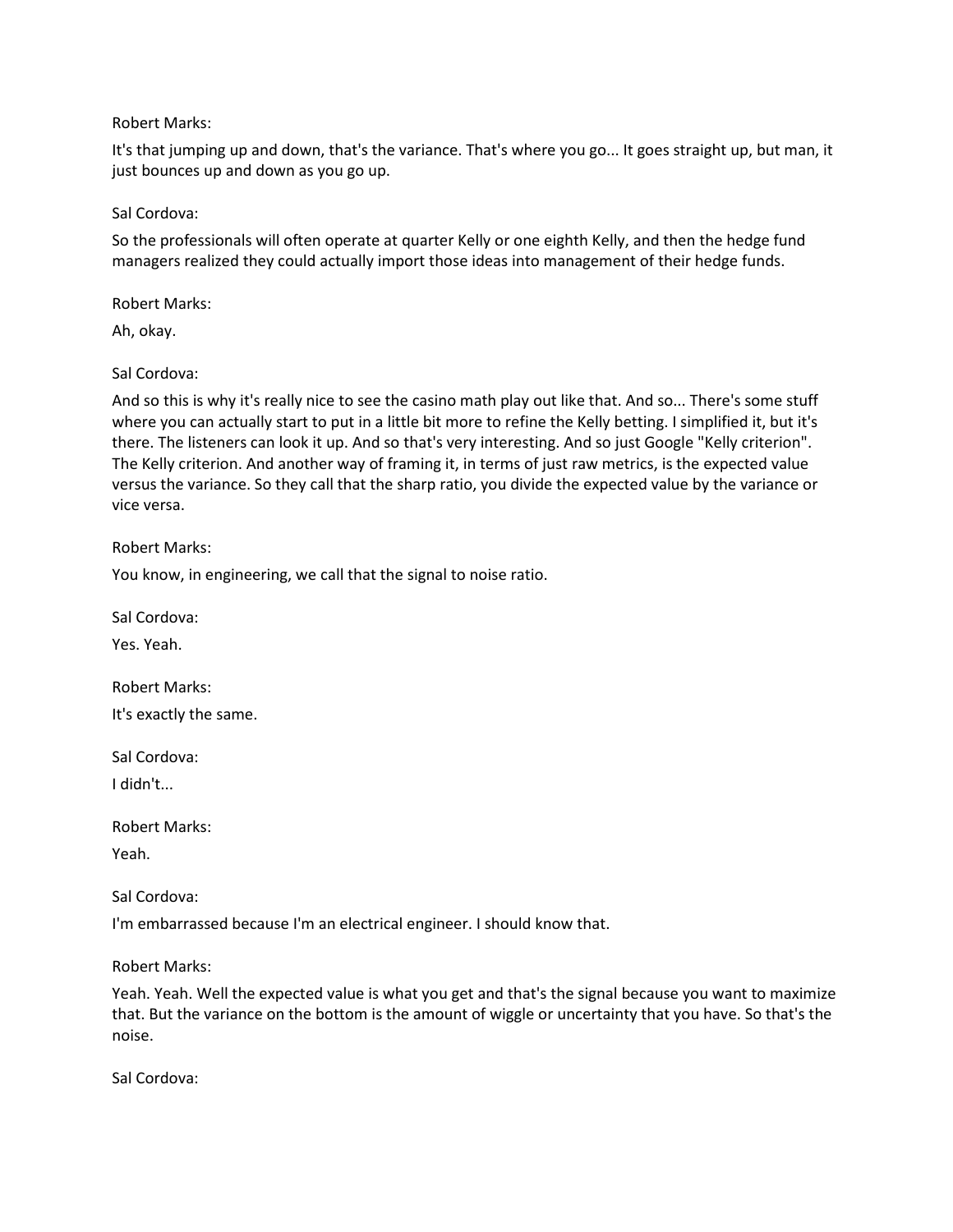And that's goes back to Shannon who said, "Okay, this is the amount of information you could transmit on tha..." See this all connects. That's my...

Robert Marks:

Yeah, it all connects, that's right.

Sal Cordova:

You could think of Shannon there trying to beat the roulette wheels.

Robert Marks:

Yep. Yep.

Sal Cordova: Oh yeah. I should. I should have known that.

Sal Cordova:

So back to the actual card counting, they formulated using the computers, all these various counting methods, but I'll give you the one that I used. And so what you do...

Robert Marks: So there's a number of ways to card count, right?

Sal Cordova:

Yes.

Robert Marks:

And probably some are more difficult and require more memory than others.

Sal Cordova:

Right. So the MIT team used a relatively simple count, but the initial counting systems were just brutally difficult. You had to keep track. The simpler ones are just a single count. And I'll explain how that is. So let's say you keep a running sum. So if you see a certain card, like an ace or an eight in the Advanced Omega II System, that's the one that I've used.

Robert Marks:

That's the card counting system you use, Omega II?

Sal Cordova:

I used. Right. If you see an ace or an eight, you just add zero to your running total.

Robert Marks:

Oh.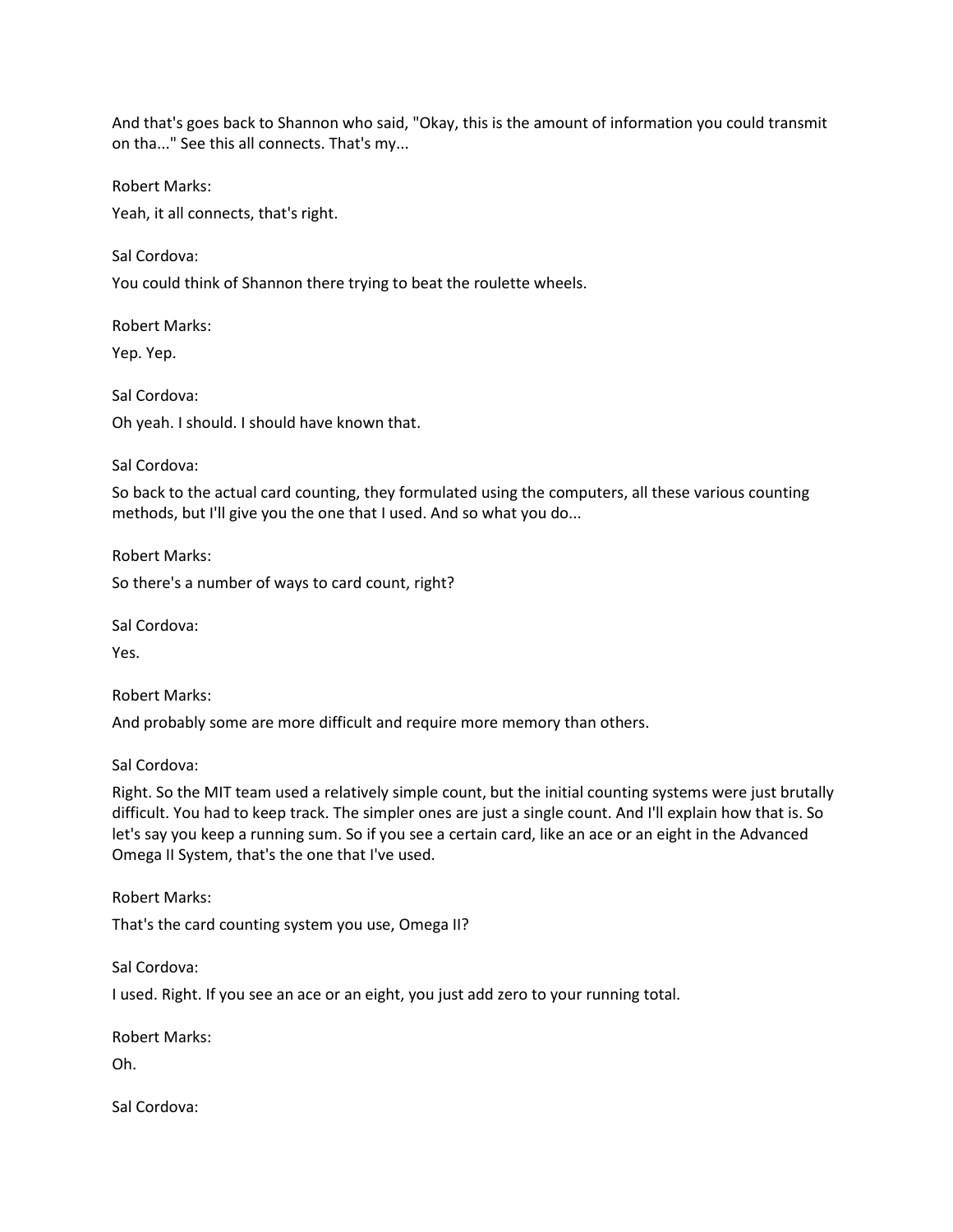So you're just... Okay. So, the dealers dealing and you observe aces and eights from his deck and I'll just add zero, which is easy. If you see four, five or six, you add the number two.

Robert Marks:

Okay.

Sal Cordova:

And so you could see how you can get confused because you see a four it's like, "I add two."

Robert Marks:

Okay.

Sal Cordova:

I see a six, I add two. So you have to try to separate the numbers. And then at that time also in all of that, the dealers calling out numbers like you have 16 or... And you have to be able to separate the numbers out. So that's the first skill, not to be confused. So aces and eights are zero. Two, three and seven, you add one. Four, five, six, you add two. Face cards, which are like tens, jack, queen, king, you subtract two. And nines, you subtract one. And that's it. That's one of the best card counting systems in terms of accuracy.

Robert Marks:

Really?

Sal Cordova:

And then you can do what they call... If you want to keep two counts in your head, you count the number of aces that have come out. And that's how... When you can keep those tallies, you have some idea of then the remaining strength of the deck.

Robert Marks:

So what do you do with that number? You have the number. How do you use it?

Sal Cordova:

Okay. So just basically, if it's a very high number, you start increasing your bet, if it's a low negative number, you want to reduce it. But to refine that...

Robert Marks:

So what's a high number? It's just kind of a fuzzy...

Sal Cordova:

Okay. In single deck, there's what they call the... I think it's called just the running count, the raw count.

Robert Marks:

Okay.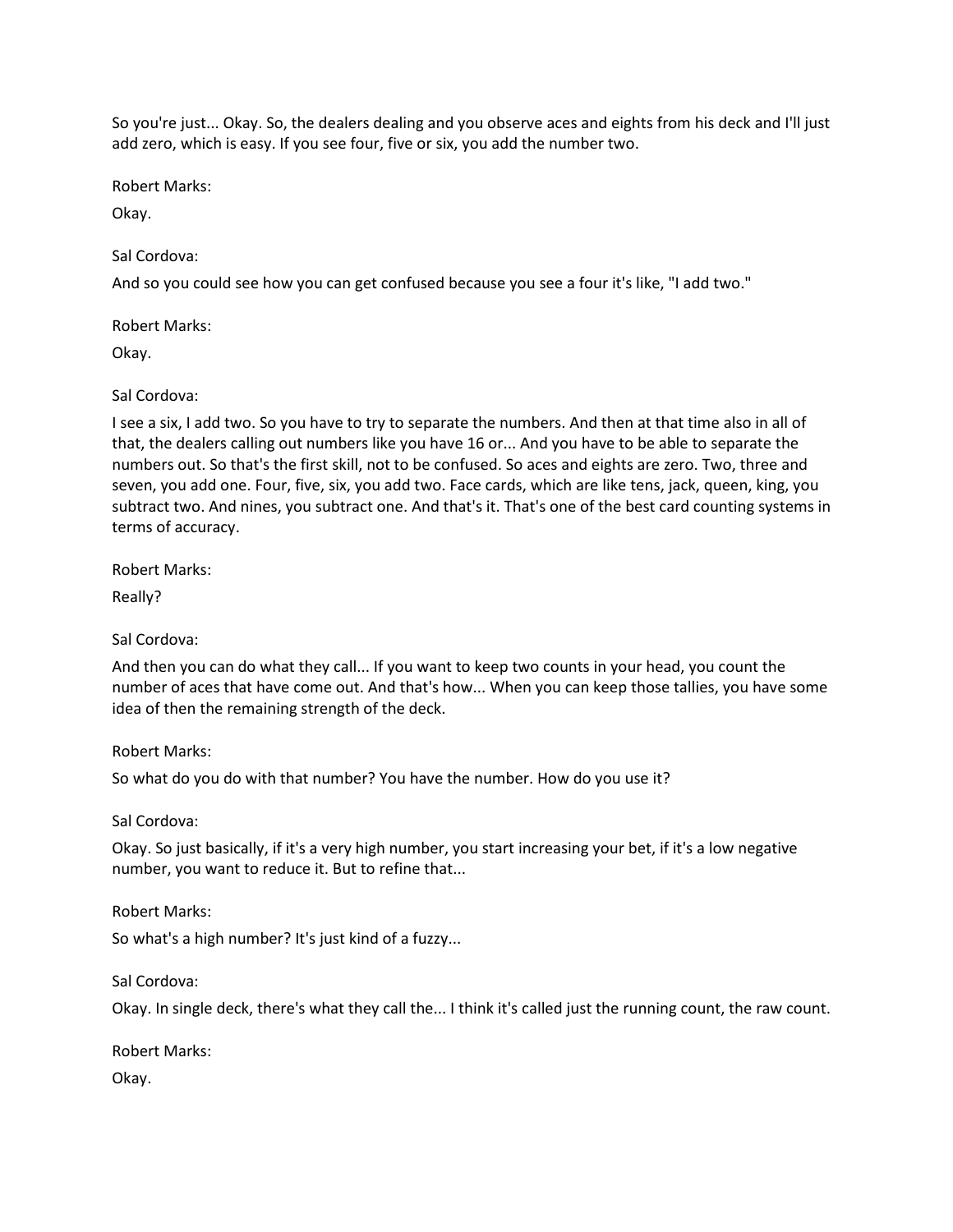But then you have to adjust it by the number of cards dealt out. So, the true count, I think you call it the true count. So what happens is, let's say you have a single deck game, that's the easiest and he's dealt out half and let's say your running count is at six. You divide six by a half. Now it's at twelve. That's when you bet your maximum.

#### Robert Marks:

Oh, really?

## Sal Cordova:

That's... The advantage would correlate to, again... So with each hand, I mean with each count level, there's an associated advantage. I think the maximum advantage you might have when the counts are that high could be like 6%. So then that's when you had the computers actually figure out beforehand how much you're going to bet.

#### Sal Cordova:

And so you'd... Before I would go into the casinos, I'd look at my bankroll, like say it's \$30,000 and the computer would say, "Okay, if you're operating at a Kelly fraction of one eighth, this is how much you can entitle yourself to when you have the maximum count." And you'd go into the casinos and say, "Okay, if I have a count, a true count of six, this is how much... I could push out \$300. If a true count of three, I would push out this amount."

#### Sal Cordova:

So I'd actually kind of... You have all these tables you would memorize and that's how you would use it. So the first skill is to actually be able to count the decks and keep that running count. And then you have to divide it by the number of cards dealt out. And you can either use your eyes to kind of just guesstimate or you could actually count also the number of cards that were dealt out. If you really wanted to be an aficionado, and then you could also be counting the aces and you could kind of adjust the counts with the number of aces dealt out.

#### Sal Cordova:

And so sometimes why would anyone try to do this? It's just like... You see these neighborhood kids, they have these hoops in their driveway and they're just kind of trying to take basketball shots and seeing how far, farther away.... Well, you just get to the point, you're just like challenging yourself mentally and seeing just, "How far can I push my mental abilities here?" And so it began to be a game of like, "Okay, can I keep these counts accurate?"

#### Robert Marks:

You'd have to be sharp when you did this, you couldn't be sleepy or tired.

Sal Cordova:

It would be undesirable. And the thing you did not do is drink.

#### Robert Marks:

Oh. Of course not.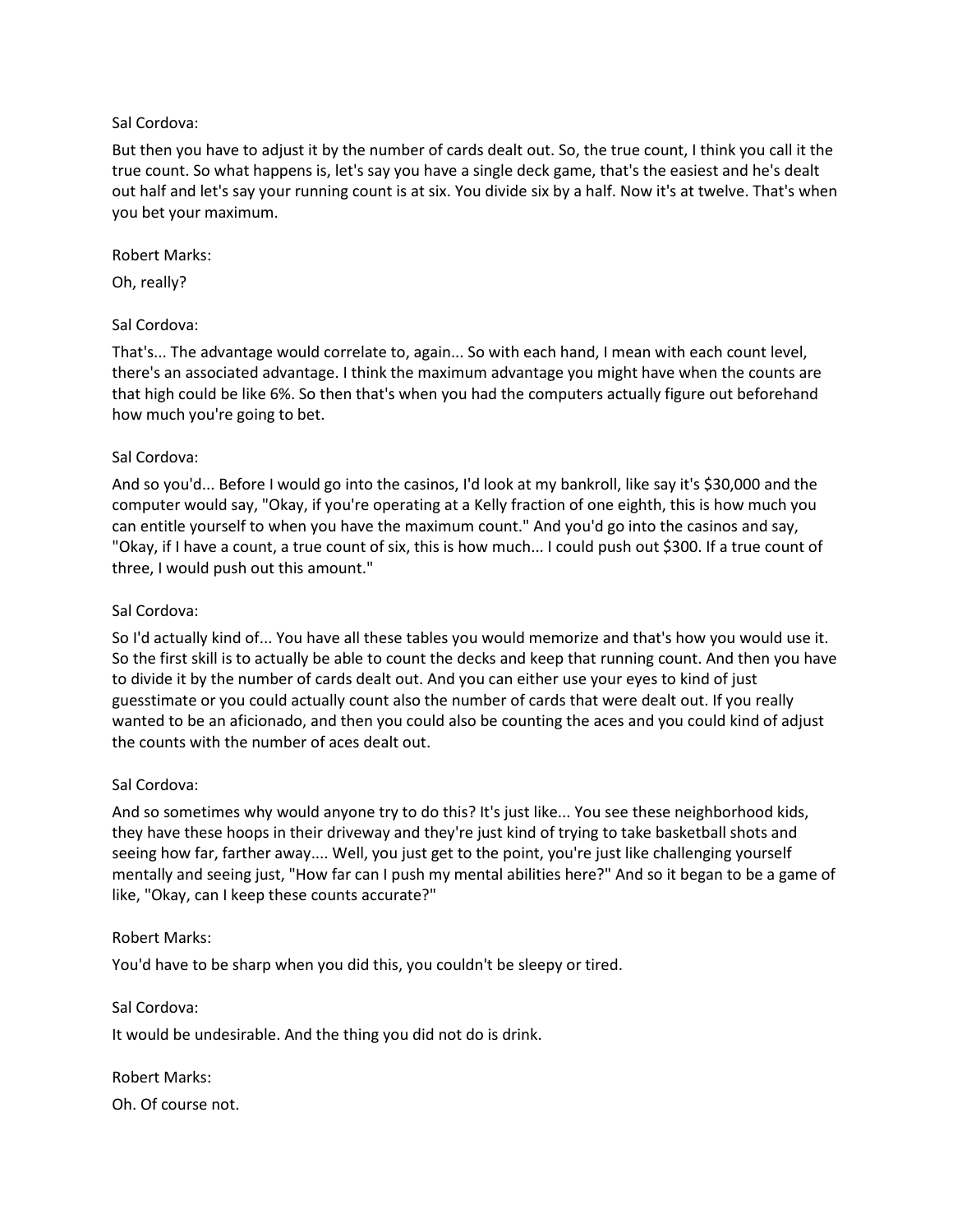Drink any alcohol. Of course I don't drink. I rarely drink anyway, but that was always... That used to be kind of the running joke. If you see someone drinking bottled water... I was just like....

#### Robert Marks:

I wonder if the casino bosses look at that.

#### Sal Cordova:

Oh, oh yeah. It's like, "This guy's just kind of... He looks like a scholar and he drinks bottled water. And he doesn't seem to be bothered whether he loses or not..."

## Robert Marks:

And by the way, card counting doesn't guarantee you win, it just, it just increases the probability you win.

## Sal Cordova:

Right. And so, which again, the idea is you don't over bet because then you try to get the law of large numbers in your favor. So this is... Some of the skills that kind of gives kind of the skills that have to be developed to beat the game of blackjack.

## Robert Marks:

Yeah.

# Sal Cordova:

And so the ones that are good at it just kind of love the game just for the challenge. Bill Gross, who's that hedge fund manager of a trillion dollars. He likes to play blackjack. He's not doing it for the money.

# Sal Cordova:

Now, he has to sneak into the casinos now because they know who he is. And sometimes you can get away with it. You have to go in there in a disguise. And when I started to get photographed, my favorite outfit was the pimp outfit.

#### Robert Marks:

You would go. But you said you're a bad actor too.

#### Sal Cordova:

I was a bad, it didn't fit. So I'd be there in my pimp hat and kind of my...

Robert Marks:

Are you serious?

Sal Cordova:

Loose clothing and I'd have to walk like a boy from the hood. Now I...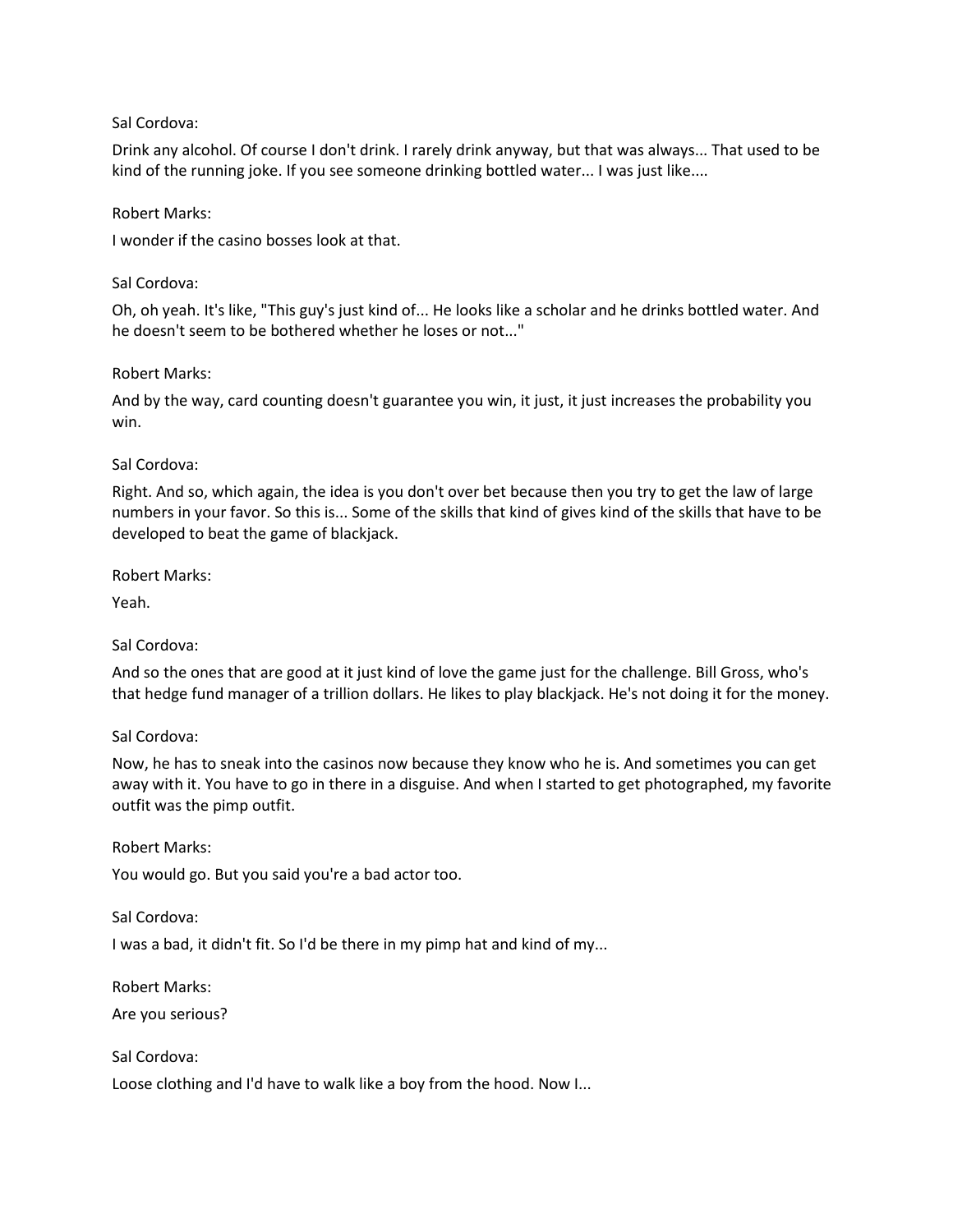Robert Marks:

Do you have any pictures yourself? I'd love to post it on the podcast page.

Sal Cordova: I don't think I do, unfortunately.

Robert Marks:

Okay.

Sal Cordova:

Now the get out that they said looked at least halfway convincing was, I'd be in my cargo pants and wearing a deer hunter outfit.

Robert Marks:

Okay.

#### Sal Cordova:

That kind of made me blend in or it just kind of looked like you're just a guy who'd been... Some of these workmen who paint houses or whatever.

Robert Marks:

A good old boy.

Sal Cordova:

Yeah, a good old boy. And I had some partners there that tell me, "Yeah, that looked pretty convincing until they heard you talk."

Robert Marks:

I see. Well, you have... See, I was born in West Virginia, so I have mastered an Appalachian accent and I could break into my Appalachian accent anytime I wanted to. And so...

Sal Cordova:

That's pretty good.

Robert Marks:

Yeah. That is good. Oh yeah. I'm in West Virginia for three weeks and man, I'm just talking like the natives. So it's amazing.

Robert Marks:

Let me ask you a question. Clearly there's different levels of card counting depending on how complex things you can juggle in your mind. And as you go up the difficulty, the chances of you winning are better, right? So that suggests that there is an optimal, there's a best way of doing it. Now that would require you to literally be a computer.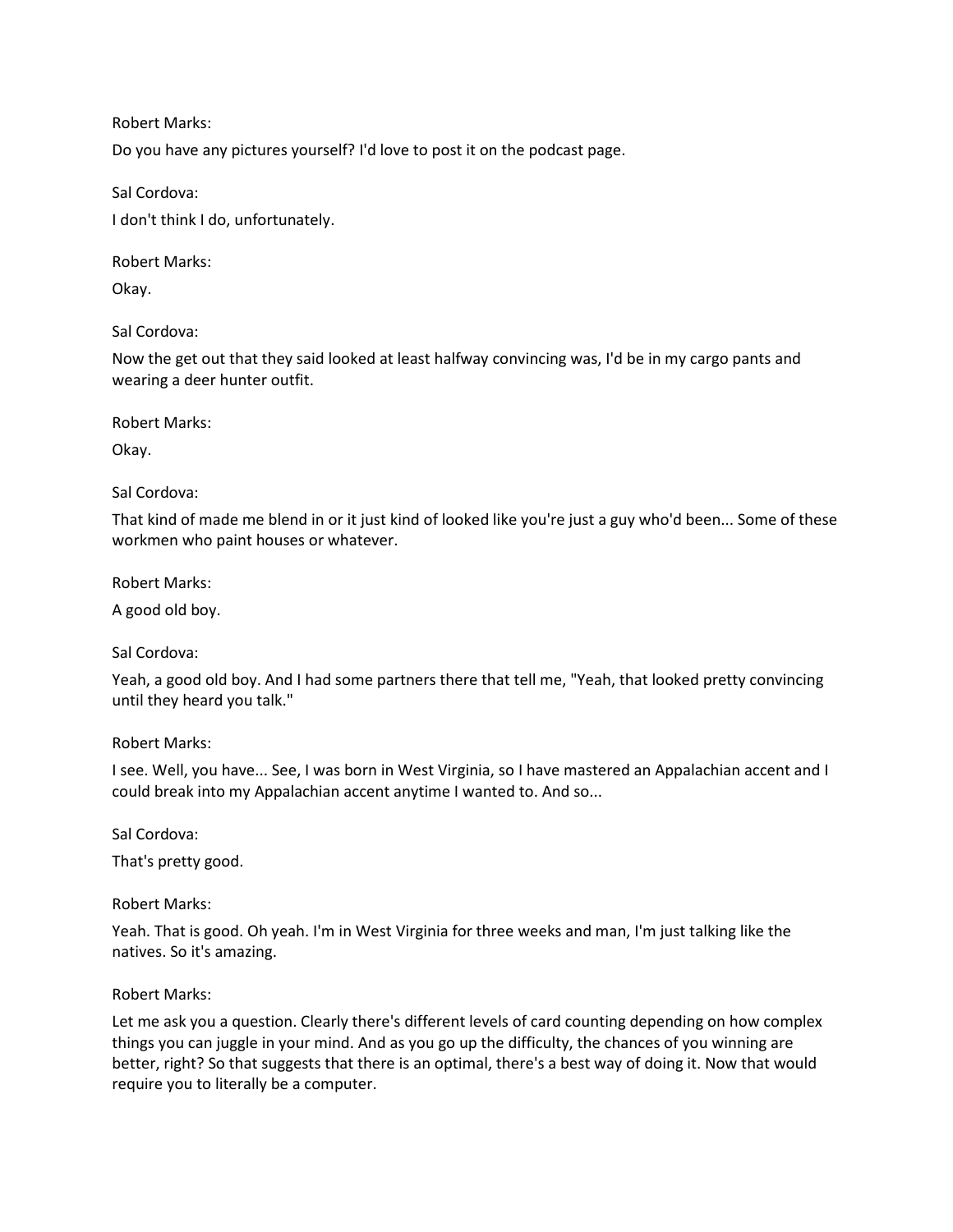Right.

Robert Marks:

But of course you can't be a computer. Now, MIT, and I'm going to ask you about this, MIT, there was a graduate student that came up with something called Alter/Ego. And the idea was that, and I'm not sure the way they got his face, but just bear with me.

# Robert Marks:

It's the idea that you use your teeth as a keyboard. And when you use your teeth as a keyboard, you did this.= I forget what they call it, a sublingual sort of message. Some people move their mouths when they read, for example, but there's these little micro changes in your face. And those micro changes in your face can be picked up as a communication to a computer. And this guy that was showing Alter/Ego would go around and they would ask him questions like, "What's the capital of Luxembourg?" Or something. And he would go... And then he would answer. And clearly what he was doing is kind of typing on his teeth. I think it's more complex than that, but, "typing on your teeth" is the easiest way to explain it. He would move his tongue around to give these messages from his face. And then there was vibrations from his face too, that also communicated from the computer to him. Now all of this can be done through a cell phone. I don't think that they ban cell phones from casinos. Do you know?

Sal Cordova:

I don't think so. No.

Robert Marks:

Yeah. I can't imagine them doing that. So if you did that, could you really clean up at card counting if you had an interface to a computer program which told you the optimal play, as you begin to type in all of the cards that have been played?

Sal Cordova:

No. No.

Robert Marks:

That's a surprising answer.

Sal Cordova:

No, because... This is really kind of interesting because the merging of human and computer intelligence, the computer intelligence kind of gave you the human strategy to play it. But as I said, the correct plays are still 75%. So you have the... The correct plays being, you memorize all of these tables. And I had pages of tables memorized where it would tell you, "Okay, under this count, this is the best play to make."

Robert Marks:

Really?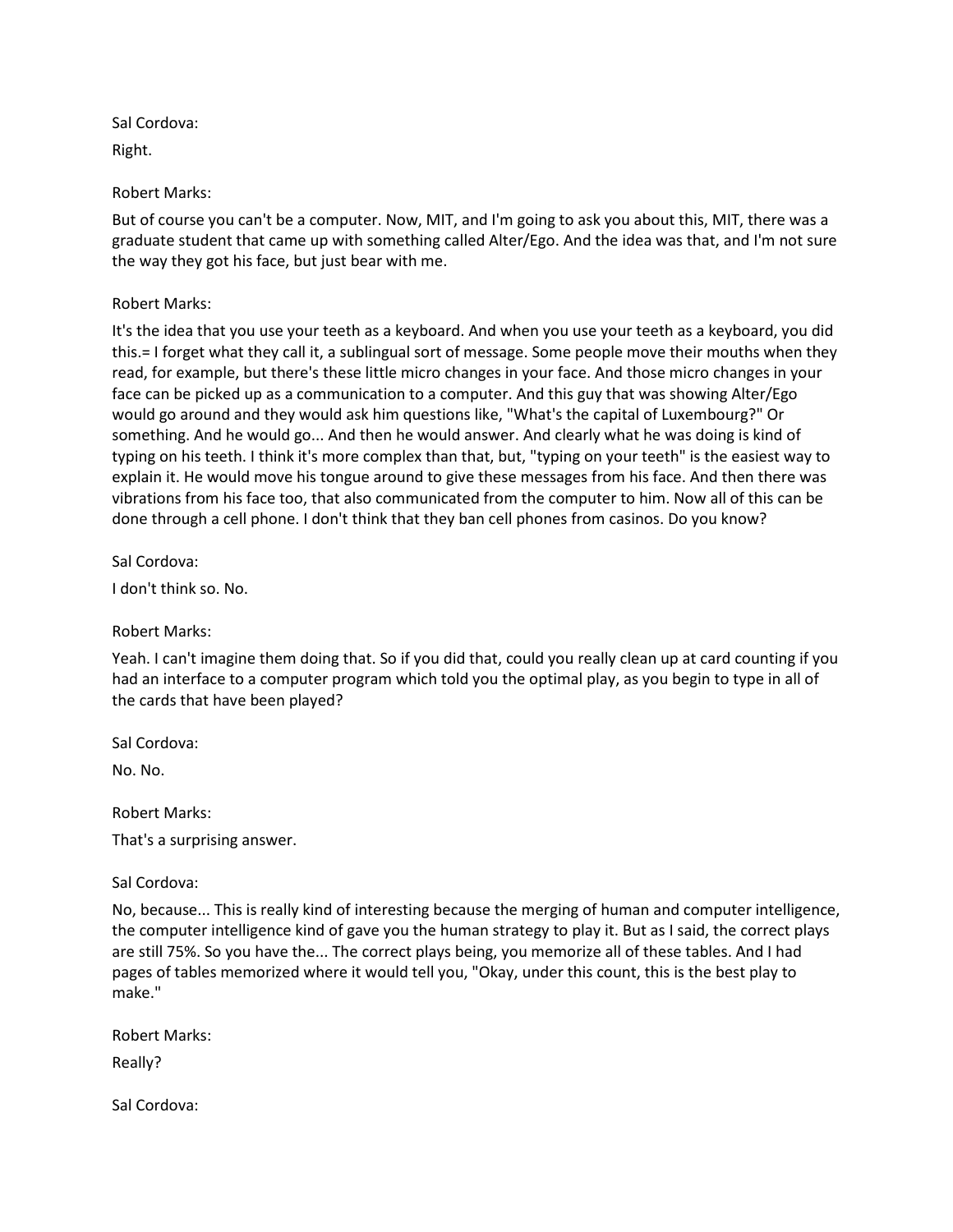And it would be 75% of what the computer could do. And in that book, I loaned you the book but...

Robert Marks:

Okay, yeah. Let's let me talk about this. Sal gave me a book and it's called The Theory of Blackjack and it's in its' sixth edition. And the subtitle is, "The complete card counter's guide to casino game of 21." So this is going to tell you...

Sal Cordova:

By Peter Griffin.

Robert Marks:

By Peter A. Griffin, G R I F F I N. And it's in it's sixth edition. Did you learn from this book?

Sal Cordova:

No. I learned from Blackjack for Blood, by Bryce Carlson. This is...

Robert Marks:

Blackjack for Blood. Oh, what a terrible name. Okay. So anyway, you were explaining that...

Sal Cordova:

But that book was the theoretical... It elaborated on Ed Thorpe's original work.

Robert Marks:

Which you said he gave forth a very complicated algorithm?

Sal Cordova:

Very complicated counting system. And it tested out well, but it was just, it was brutally difficult to use in the casino.

Robert Marks:

So what you're saying is that this simple card counting algorithm that you came up with is pretty close to as good as you can do?

Sal Cordova: Right.

Robert Marks: That's amazing.

Sal Cordova: Now you did mention about these computers.

Robert Marks: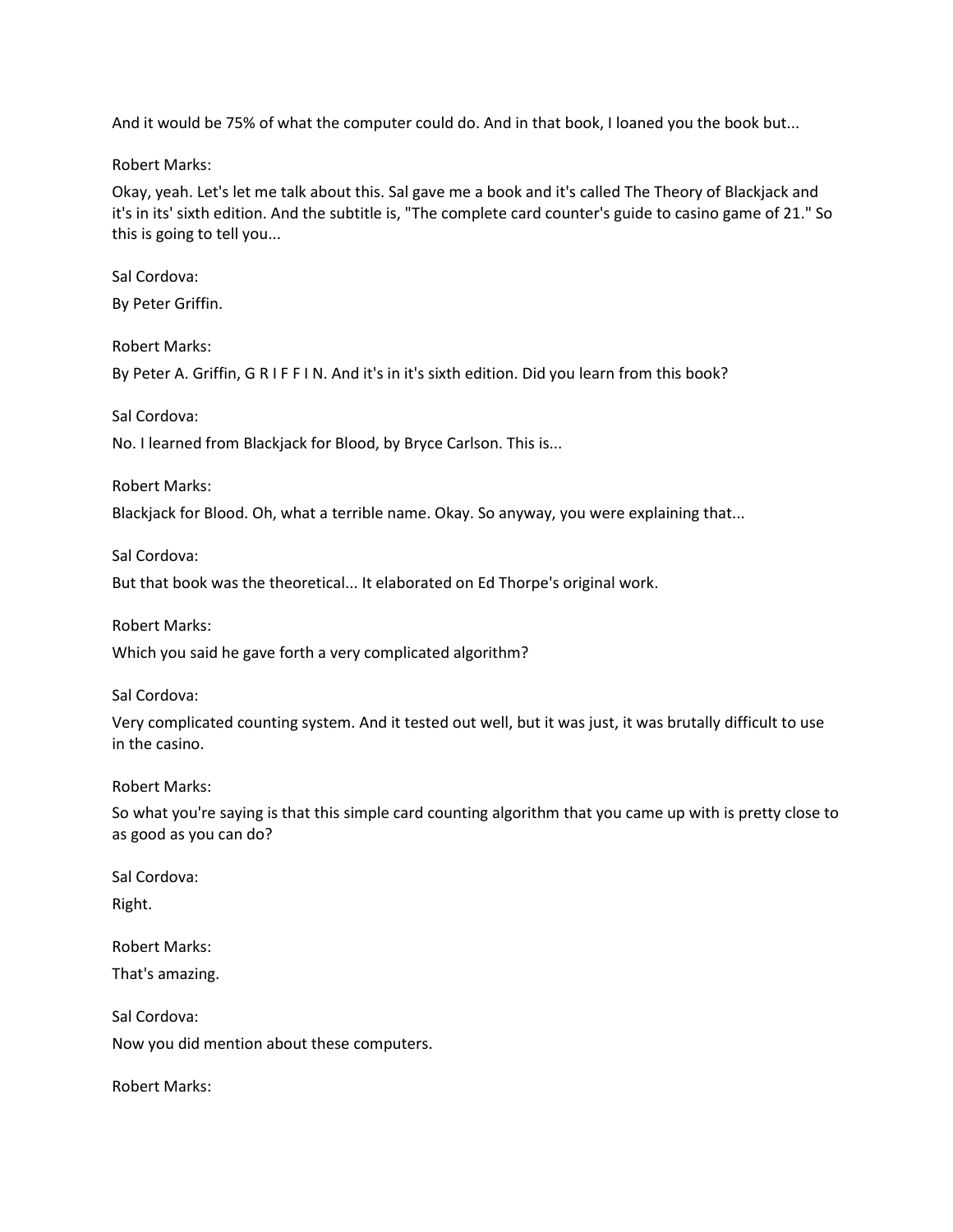Yeah.

#### Sal Cordova:

There was originally some long time ago, Keith Taft, who he built the first wear... Another wearable computer and he would use his toes to activate...

Robert Marks:

That was the other thing I was thinking about.

Sal Cordova:

To type the cards that he was observing.

Robert Marks:

Yeah.

#### Sal Cordova:

And then it would buzz when the counts were high and tell him... And he would play. So he was successful at that. And then he teamed up with some kind of... Not the most savory characters. He would have these people as observers with the computers and then the big whales or the big betters team up. And the big betters would just kind of rely on the guys with the computers, just standing behind them. And the guys with the computers would let them know when to start raising their bets.

Robert Marks:

Okay.

Sal Cordova:

And they would play probably basic strategy or some variation of the strategy. And they were cleaning out for a month until the casino surveillance figured it out.

Robert Marks:

Well, see that's a question. Usually the casino, if you figure out something's going on, they change the rules so that you can't game it, if you will.

Sal Cordova:

Right. And that resulted in a Las Vegas law that you can't bring computers into the casino.

Robert Marks:

You can't, but what's interesting is you can bring cell phones in and you know that those cell phones are more computationally powerful than anything Claude Shannon could have brought in there.

Sal Cordova:

So I think what they would say is you can't use it...

Robert Marks: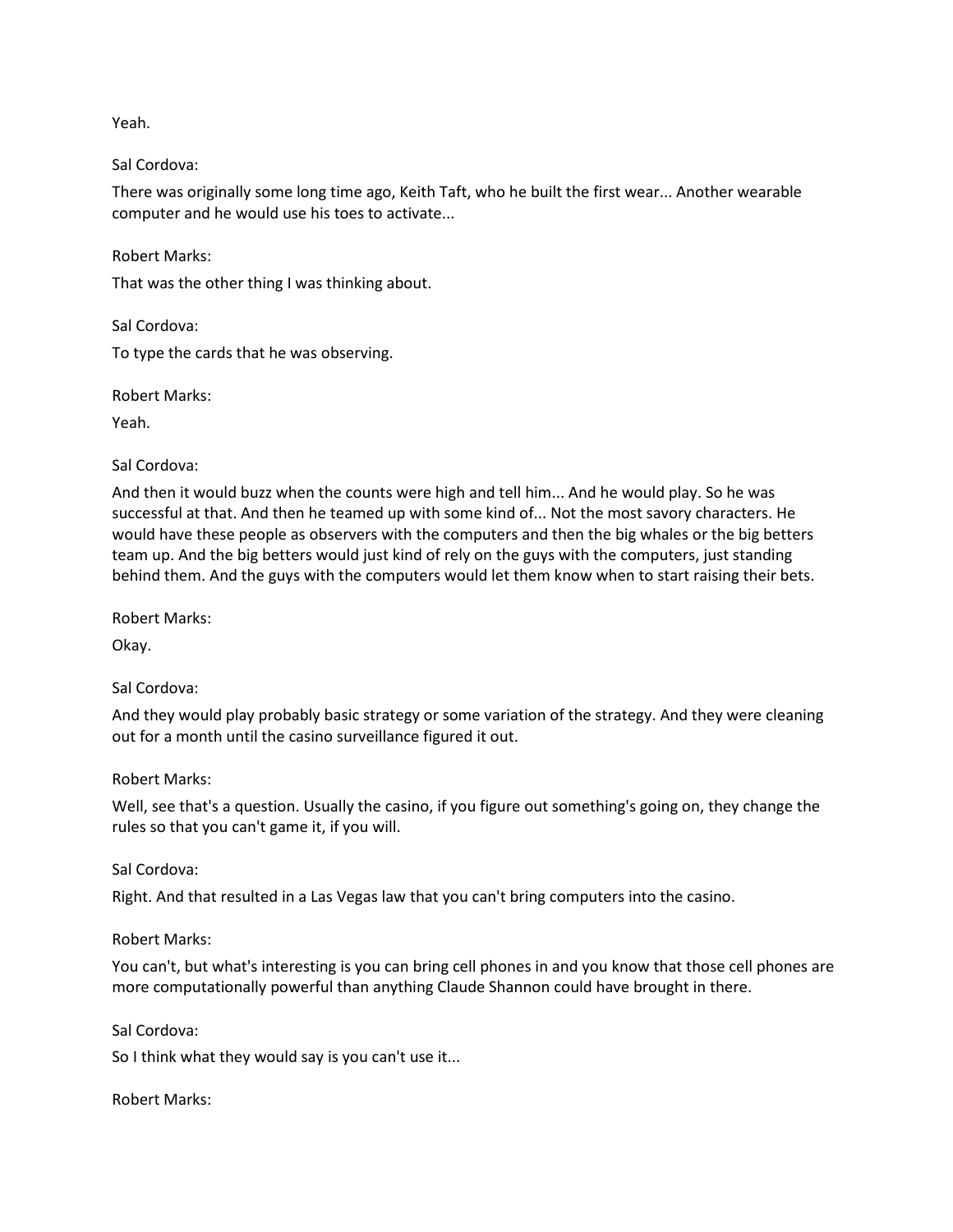I see.

Sal Cordova:

In the commission of the game, you could get in big trouble. So, but there's again, because you could still beat the game in you're 75% efficient, most of my professional gambler buddies would say, "Don't even try. The risk of you getting thrown in jail and prosecuted, even if you're innocent, just don't even give them an opportunity to hassle you or prosecute you."

Robert Marks:

So my idea about Alter/Ego and typing on the teeth would get me arrested if I did that...

Sal Cordova:

Yeah.

Robert Marks: And they found out?

Sal Cordova: Yeah. So just learn..

Robert Marks: There goes my get rich quick scheme.

Sal Cordova: I know, I know, I know.

Robert Marks:

That's too bad. Well, Sal, this has been fascinating. We've been talking to Sal Cordova. The guy has more degrees than a circle. He has degrees in mathematics and computer science, electrical engineering, a master's in physics, and he's done a lot of graduate work in biology. And he made a living... No, you didn't make a living. You just made extra bucks.

Sal Cordova: A side hustle, yeah.

Robert Marks: Yeah. Could you have made a living?

Sal Cordova: If they let me keep playing, yeah.

Robert Marks: If they let you keep playing. So that's the big thing. Well, one of the things...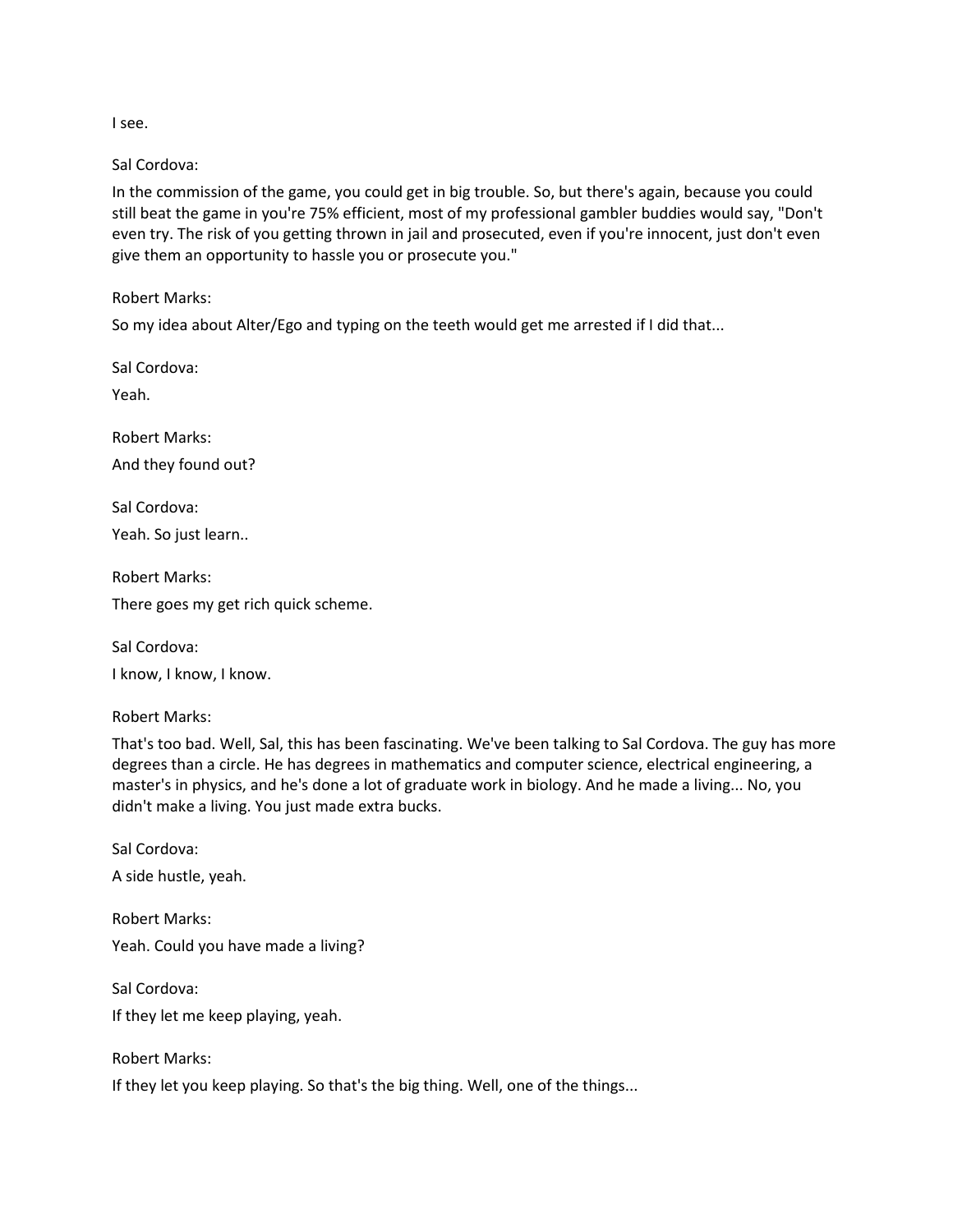I would have retired like in a year, because it's the exponential growth law.

Robert Marks:

It is. Yes.

Sal Cordova:

Anything that you could... If you could be doubling your bankroll every few weeks. Yeah.

Robert Marks:

Yeah. There's the old story about the king that rewarded somebody for some reason by putting rice on a chessboard where he put one grain of rice, then two, then four than eight, and that's the payment that the guy asked for. And then they found out when they got to the 64th square, that that was more rice than existed in the world. That exponential increase is just astonishing. Well, we're going to talk next time about card cheating Christians.

Sal Cordova:

Card counting.

Robert Marks:

Card counting. I'm sorry. Yes.

Sal Cordova: They were Christians and they played honest.

Robert Marks: And they played honestly.

Sal Cordova:

Oh yeah.

Robert Marks:

Okay. So we're going to talk about that next time. It was a movie called Holy Rollers.

Sal Cordova:

Yes.

#### Robert Marks:

And we're going to talk about that next time. So until then, be of good cheer.

Announcer:

This has been mind matters news with your host Robert J. Marks. Explore more at mindmatters.ai. That's mindmatters.ai. Mind Matters News is directed and edited by Austin Eggbert. The opinions